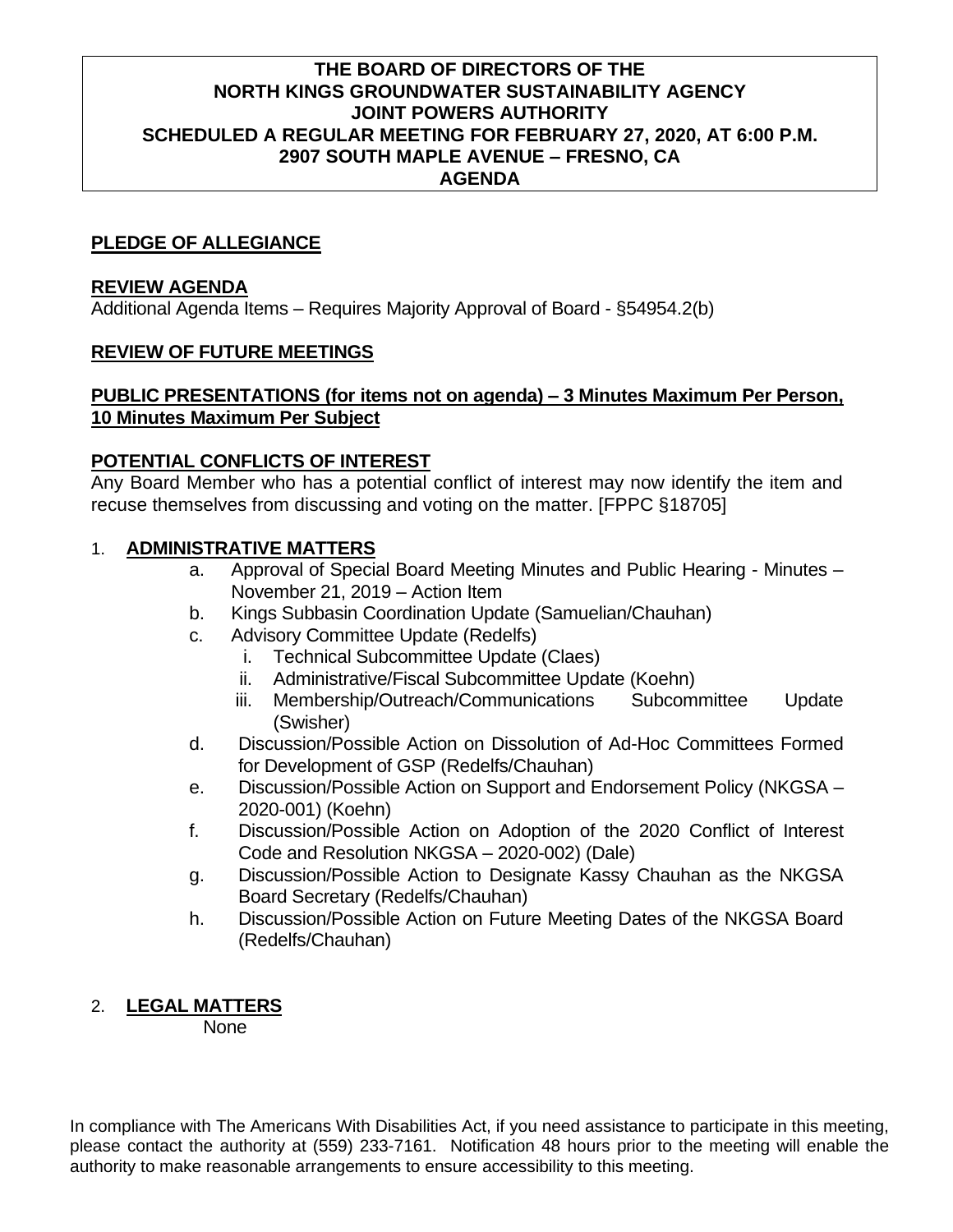## **THE BOARD OF DIRECTORS OF THE NORTH KINGS GROUNDWATER SUSTAINABILITY AGENCY JOINT POWERS AUTHORITY SCHEDULED A REGULAR MEETING FOR FEBRUARY 27, 2020, AT 6:00 P.M. 2907 SOUTH MAPLE AVENUE – FRESNO, CA AGENDA**

## 3. **FINANCIAL MATTERS (Hailey)**

- a. Expense Report for November 2019, December 2019 and January 2020 Action Item
- b. Draft Financial Statements as of January 31, 2020 Update

# 4. **EXECUTIVE OFFICER REPORT (Chauhan)**

- a. Review of GSPs for other GSAs
- b. Professional Services Agreements
- c. Coordination with Other GSAs
- d. Staff Resource Needs
- e. Letters of Support Update
	- i. Stream Group Request for WRDA Language Change for Big Dry Creek Reservoir
	- ii. USBR WaterSmart Grant for FID
- f. Outreach Activities
- g. Misc

# 5. **DIRECTORS REPORT**

## **CLOSED SESSION**

**Conference with Legal Counsel – No Closed Session Items** (Government Code Section 54956.9(d)(2))

# 6. **REPORT ON ACTION TAKEN IN CLOSED SESSION - NONE**

# 7. **ADJOURNMENT**

In compliance with The Americans With Disabilities Act, if you need assistance to participate in this meeting, please contact the authority at (559) 233-7161. Notification 48 hours prior to the meeting will enable the authority to make reasonable arrangements to ensure accessibility to this meeting.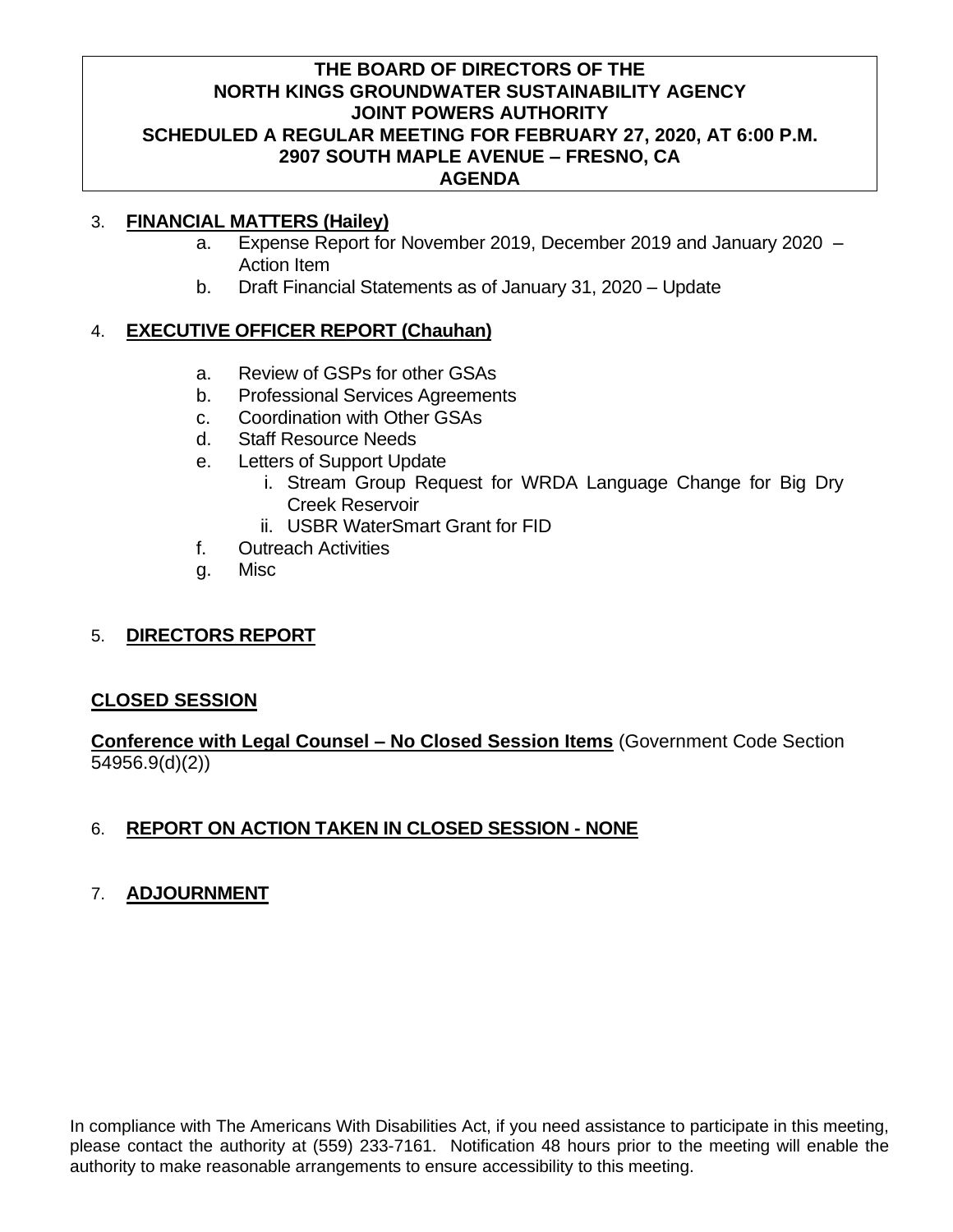## **THE BOARD OF DIRECTORS OF THE NORTH KINGS GROUNDWATER SUSTAINABILITY AGENCY JOINT POWERS AUTHORITY SCHEDULED A REGULAR MEETING FOR FEBRUARY 27, 2020, AT 6:00 P.M. 2907 SOUTH MAPLE AVENUE – FRESNO, CA AGENDA**

Note: This agenda is posted pursuant to the provisions of the Government Code commencing at Section 54950. The date of this posting is February 24, 2020. Posting locations are: 1) Fresno Irrigation District Office; 2) NKGSA Website; and 3) Notice Box located in front of 2907 S Maple Avenue – Fresno, CA (24 hour access available on District website and in the mailbox in front of building).

"In accordance with California Government Code Section 54957.5, any writing or document that is a public record, relates to an open session agenda item and is distributed less than 72 hours prior to a regular meeting, will be made available for public inspection in the District offices during normal business hours. If, however, the document is not distributed until the regular meeting to which it relates, then the document or writing will be made available to the public at the location of the meeting."

In compliance with The Americans With Disabilities Act, if you need assistance to participate in this meeting, please contact the authority at (559) 233-7161. Notification 48 hours prior to the meeting will enable the authority to make reasonable arrangements to ensure accessibility to this meeting.